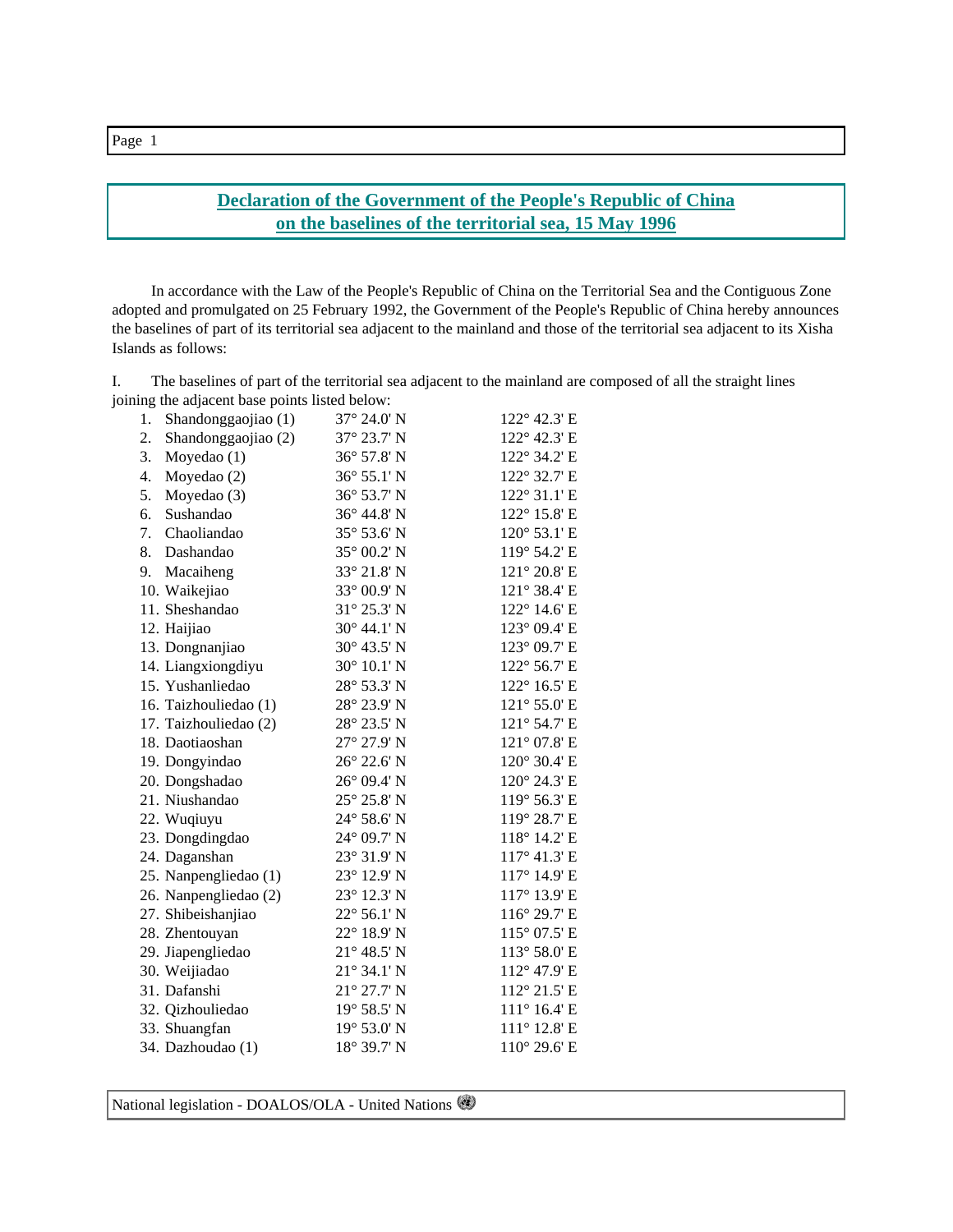## Page 2

| 35. Dazhoudao (2) | $18^{\circ}$ 39.4' N | $110^{\circ} 29.1$ ' E |
|-------------------|----------------------|------------------------|
| 36. Shuangfanshi  | $18^{\circ} 26.1' N$ | $110^{\circ}$ 08.4' E  |
| 37. Lingshuijiao  | $18^{\circ}$ 23.0' N | $110^{\circ}$ 03.0' E  |
| 38. Dongzhou (1)  | $18^{\circ}$ 11.0' N | $109^{\circ}$ 42.1' E  |
| 39. Dongzhou (2)  | $18^{\circ}$ 11.0' N | $109^{\circ}$ 41.8' E  |
| 40. Jinmujiao     | $18^{\circ}$ 09.5' N | $109^{\circ}$ 34.4' E  |
| 41. Shenshijiao   | $18^{\circ}$ 14.6' N | $109^{\circ}$ 07.6' E  |
| 42. Xigudao       | $18^{\circ}$ 19.3' N | 108° 57.1' E           |
| 43. Yinggezui (1) | $18^{\circ}$ 30.2' N | $108^{\circ}$ 41.3' E  |
| 44. Yinggezui (2) | $18^{\circ}$ 30.4' N | $108^{\circ}$ 41.1' E  |
| 45. Yinggezui (3) | $18^{\circ}$ 31.0' N | $108^{\circ}$ 40.6' E  |
| 46. Yinggezui (4) | $18^{\circ}$ 31.1' N | $108^{\circ}$ 40.5' E  |
| 47. Gan'enjiao    | $18^{\circ}$ 50.5' N | $108^{\circ}$ 37.3' E  |
| 48. Sigengshajiao | $19^{\circ}$ 11.6' N | $108^{\circ}$ 36.0' E  |
| 49. Junbijiao     | 19° 21.1' N          | 108° 38.6' E           |

II. The baselines of the territorial sea adjacent to the Xisha Islands of the People's Republic of China are composed of all the straight lines joining the adjacent base points listed below:

| 1.  | Dongdao $(1)$    | $16^{\circ}$ 40.5' N | 112° 44.2' E           |
|-----|------------------|----------------------|------------------------|
| 2.  | Dongdao (2)      | $16^{\circ}$ 40.1' N | $112^{\circ}$ 44.5' E  |
| 3.  | Dongdao (3)      | $16^{\circ}$ 39.8' N | 112° 44.7' E           |
| 4.  | Langhuajiao (1)  | $16^{\circ}$ 04.4' N | 112° 35.8' E           |
| 5.  | Langhuajiao (2)  | $16^{\circ}$ 01.9' N | $112^{\circ}$ 32.7' E  |
| 6.  | Langhuajiao (3)  | $16^{\circ}$ 01.5' N | 112° 31.8' E           |
| 7.  | Langhuajiao (4)  | $16^{\circ}$ 01.0' N | 112° 29.8' E           |
| 8.  | Zhongjiandao (1) | $15^{\circ}$ 46.5' N | 111° 12.6' E           |
| 9.  | Zhongjiandao (2) | $15^{\circ}$ 46.4' N | $111^{\circ}$ 12.1' E  |
| 10. | Zhongjiandao (3) | 15° 46.4' N          | $111^{\circ}$ 11.8' E  |
| 11. | Zhongjiandao (4) | $15^{\circ}$ 46.5' N | 111° 11.6' E           |
| 12. | Zhongjiandao (5) | $15^{\circ}$ 46.7' N | 111° 11.4' E           |
| 13. | Zhongjiandao (6) | 15° 46.9' N          | 111° 11.3' E           |
| 14. | Zhongjiandao (7) | 15° 47.2' N          | 111° 11.4' E           |
| 15. | Beijiao (1)      | $17^{\circ}$ 04.9' N | 111° 26.9' E           |
| 16. | Beijiao (2)      | 17° 05.4' N          | 111° 26.9' E           |
| 17. | Beijiao (3)      | $17^{\circ}$ 05.7' N | 111° 27.2' E           |
| 18. | Beijiao (4)      | $17^{\circ}$ 06.0' N | 111° 27.8' E           |
| 19. | Beijiao (5)      | $17^{\circ}$ 06.5' N | 111° 29.2' E           |
| 20. | Beijiao (6)      | $17^{\circ}$ 07.0' N | 111° 31.0' E           |
| 21. | Beijiao (7)      | $17^{\circ}$ 07.1' N | 111° 31.6' E           |
| 22. | Beijiao (8)      | $17^{\circ}$ 06.9' N | 111° 32.0' E           |
| 23. | Zhaoshudao (1)   | $16^{\circ}$ 59.9' N | 112° 14.7' E           |
| 24. | Zhaoshudao (2)   | $16^{\circ}$ 59.7' N | 112° 15.6' E           |
| 25. | Zhaoshudao (3)   | $16^{\circ}$ 59.4' N | $112^{\circ}$ 16.6' E  |
| 26. | Beidao           | $16^{\circ}$ 58.4' N | 112° 18.3' E           |
| 27. | Zhongdao         | $16^{\circ}$ 57.6' N | 112° 19.6' E           |
| 28. | Nandao           | $16^{\circ}$ 56.9' N | $112^{\circ} 20.5$ ' E |
| 1.  | Dongdao (1)      | $16^{\circ}$ 40.5' N | 112° 44.2' E           |